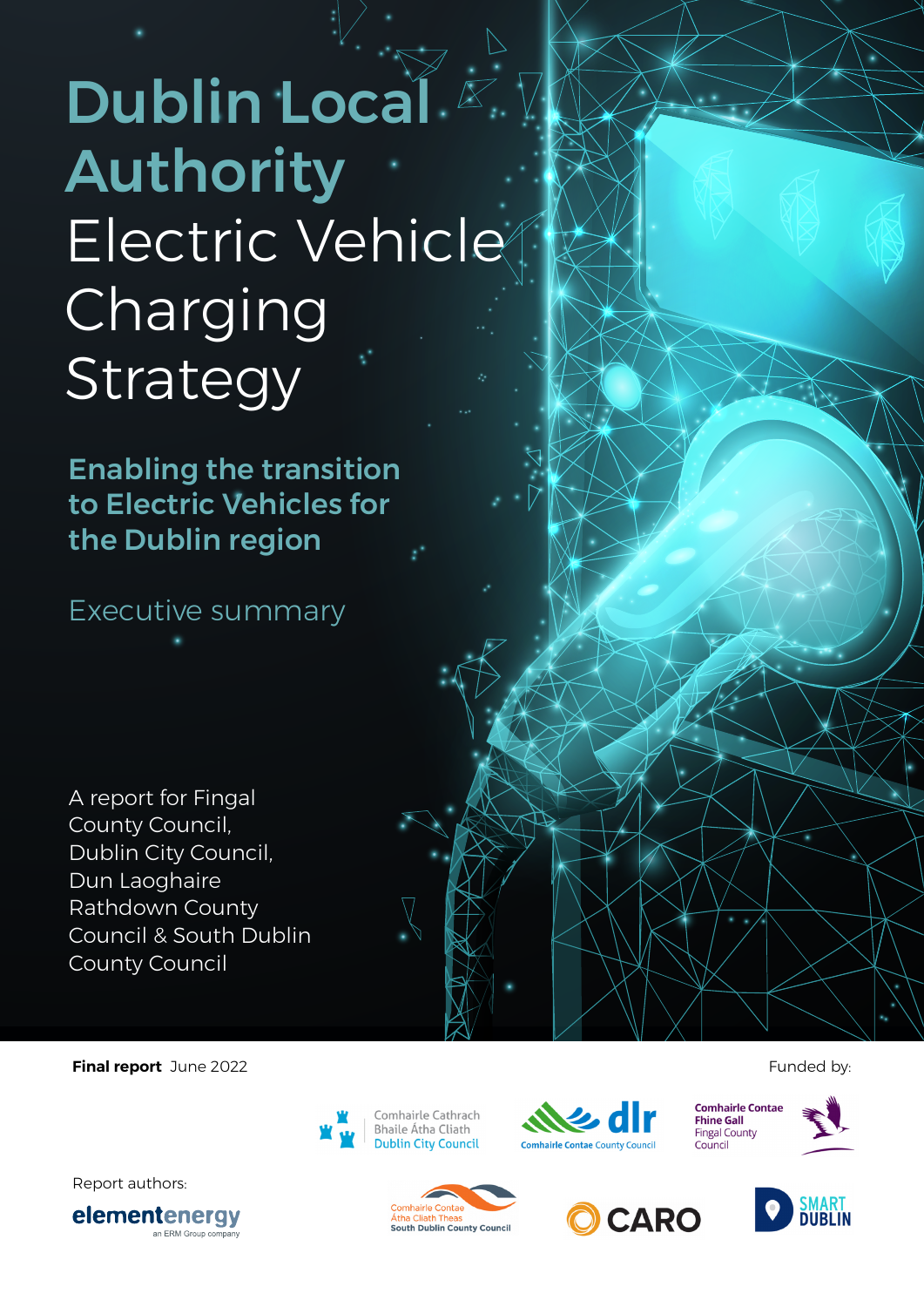## **Executive Summary**

## **Background and objectives**

In 2019, Ireland's Climate Action Plan (CAP) targeted 100% electric vehicle (EV) sales with approx. 1 million EVs planned to be on the road by 2030. In 2021 a revised Climate Action Plan was published reiterating this ambition and in 2022 the Electric Vehicle (EV) Charging Infrastructure Strategy advises on a pathway for delivery of electric vehicle charge point infrastructure to support the delivery of the CAPs EV targets. The Dublin region represents 25% of Ireland's car fleet and so has a significant role to play in the decarbonisation of the country's transport system.

The four Dublin region Local Authorities (LAs) understand the need for a coordinated approach to deploying EV charging infrastructure in order to support and accelerate this transition. Climate Change Action Plans for the LAs also recognise their role in facilitating this infrastructure provision.

This report contains the 2022-2030 EV charging strategy that has been developed for the Dublin LAs. The objective of this study was to assess what infrastructure should be deployed and where, the number of charging points needed, the level of investment that will be required over the next 10 years, and to explore the roles the Councils could play in the infrastructure roll out.

## **Types of EV charging considered**

The figure below summarises different types of EV charging and highlights those which the LAs can play a role in delivering, which are the focus of this strategy.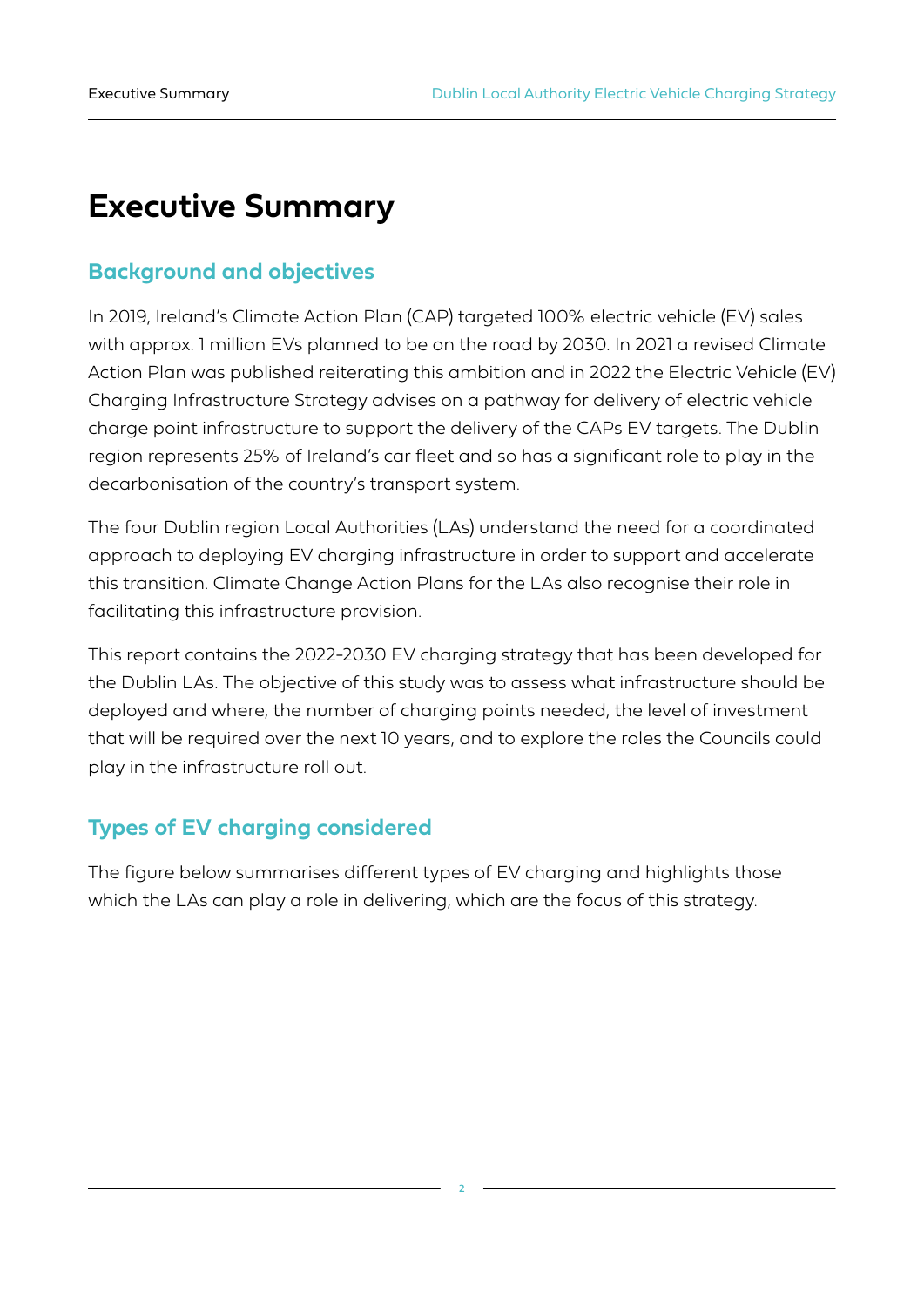









| <b>Type</b>               | <b>Home</b><br>charging                                                                    | Neighbourhood<br>charging                                      | <b>Residential</b><br>charging hub                                                                                   | <b>En-route</b><br>charging                                                               | <b>Destination</b><br>charging                                          | <b>Workplace</b><br>charging                                                    |  |
|---------------------------|--------------------------------------------------------------------------------------------|----------------------------------------------------------------|----------------------------------------------------------------------------------------------------------------------|-------------------------------------------------------------------------------------------|-------------------------------------------------------------------------|---------------------------------------------------------------------------------|--|
| Use case                  | Charging<br>at home<br>(driveway,<br>garage,<br>shared car<br>park) typically<br>overnight | Charging near to<br>the driver's house,<br>typically overnight | Charging in<br>the driver's<br>local area.<br>In rapid<br>case, similar<br>to petrol<br>refuelling                   | Charging<br>along major<br>routes or main<br>roads in urban<br>areas. Quick<br>turnaround | Charging<br>in car parks<br>at the end<br>journey. "Top<br>up" charging | Charging<br>while parked<br>at workplace.<br>Not strictly<br>public<br>charging |  |
| <b>Key user</b><br>groups | Residents<br>with off-street<br>parking                                                    | Residents without<br>off-street parking                        | <b>Residents</b><br>without off-<br>street parking,<br>taxis, car clubs                                              | All residents                                                                             | All residents                                                           | Employees<br>(particularly<br>those without<br>off-street<br>parking)           |  |
| <b>Typical</b><br>site    | Driveway,<br>garage,<br>apartment<br>block car park                                        | In local area, near<br>residents' home                         | Along urban<br>roads public<br>car park,<br>forecourts etc.                                                          | Service station,<br>forecourt, sites<br>near main<br>roads                                | Supermarkets,<br>shopping<br>centres etc.                               | Employee car<br>park                                                            |  |
| <b>Charging</b><br>speed  | Slow<br>$(3-7kW)$                                                                          | Slow to fast<br>$(3-22kW)$                                     | Varies but<br>more likely<br>Rapid to ultra<br>rapid to ultra<br>rapid<br>$(50 - 350kW)$<br>rapid<br>$(50 - 150$ kW) |                                                                                           | Slow to rapid<br>$(3-50kW)$<br>occasionally<br>higher                   | Slow, 7kW                                                                       |  |
| Led by                    | <b>Resident</b>                                                                            | Council                                                        | Council or<br>private sector                                                                                         | Council or<br>private sector                                                              | Council or<br>private sector                                            | Private<br>sector (unless<br>Council site)                                      |  |
|                           |                                                                                            |                                                                |                                                                                                                      |                                                                                           |                                                                         |                                                                                 |  |
|                           |                                                                                            | Not a focus of the strategy                                    | strategy                                                                                                             | Council led & key focus of                                                                | Council may play a role<br>hence a focus of strategy                    |                                                                                 |  |

**Figure 1: Summary of EV charging types**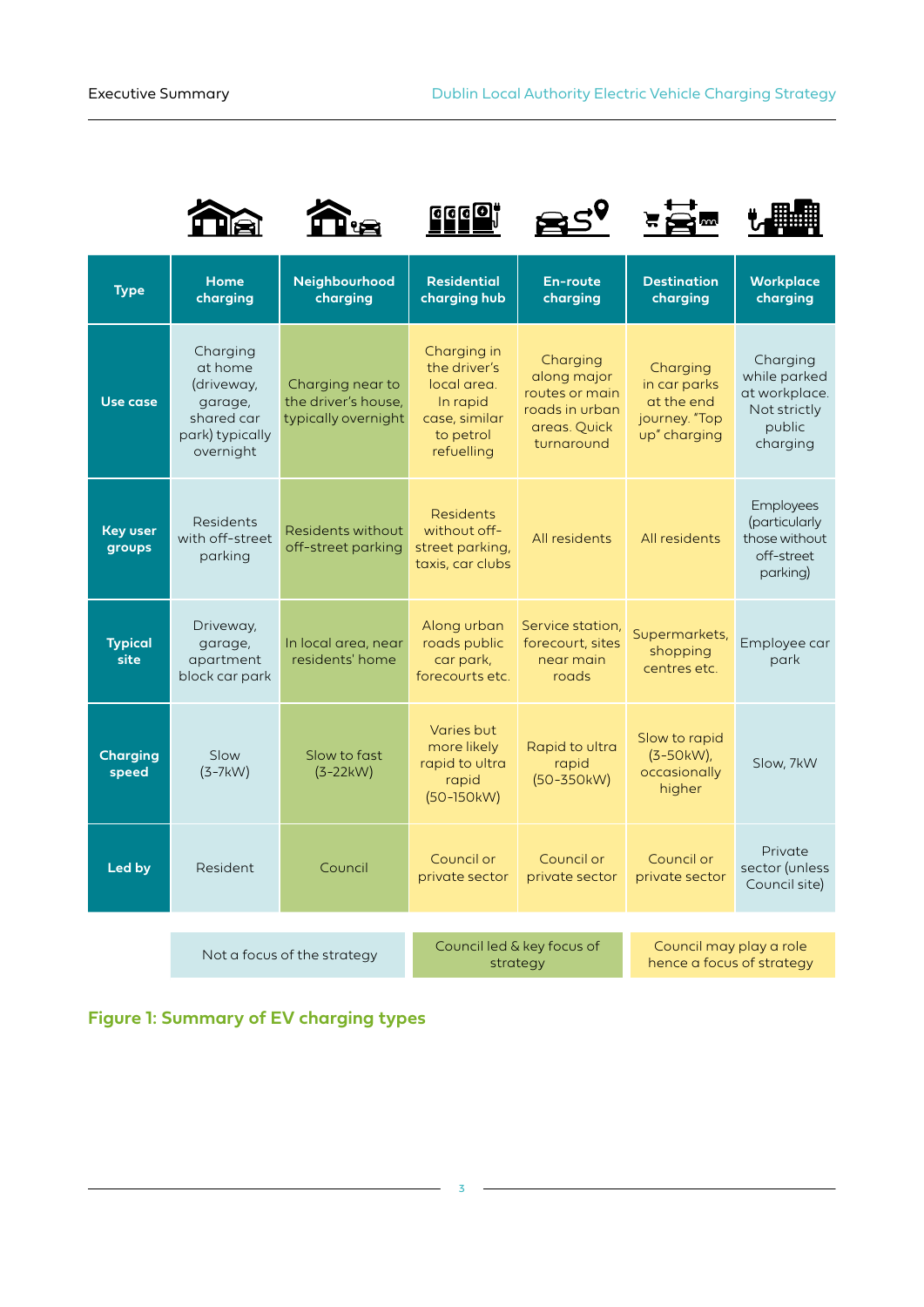## **Projected EV uptake in Dublin region**

Two EV uptake scenarios were assessed: **CAP Ambition** which aligns with the 2030 CAP targets and **Medium** which is judged to be a more realistic trajectory. In the **Medium scenario**, for 2030 the region's EV stock is projected to comprise **120k cars, 12.5k vans, 2.5k taxis and 3k 2-wheelers.**

It is important to highlight that the majority of EVs will have access to off-street parking (driveways, garages etc.), so will be able to charge at home and not rely on the public charging considered in this report.

It is estimated that of the 138k EVs projected to be registered in the Dublin region in 2030, ca. 104k will have access to home charging and will only use public EV charge points (EVCPs) as a supplementary source of charging, while **ca. 34k will rely on public charging.**

## **Volume of EV charge points required**

Based on the EV stock modelling outputs produced in this study and described above, a detailed assessment of EVCP volumes required to support the EV uptake was completed. The infrastructure required to meet the residential charging needs of drivers without access to home charging considered two approaches

- **Rapid hubs** all residential charging demand met with rapid EVCPs, reflecting a future where vehicle recharging is similar to today's vehicle refuelling model
- **Mixed Technology** rapid charging is deployed to meet residential demand in areas ranking in the top 50% for 'rapid hub suitability', slow-fast neighbourhood charging used in remaining areas

Figure 2 shows the 2025 and 2030 EVCP requirements based on these two deployment approaches at a LA level and a regional level. The CAP Ambition case is shown for comparison.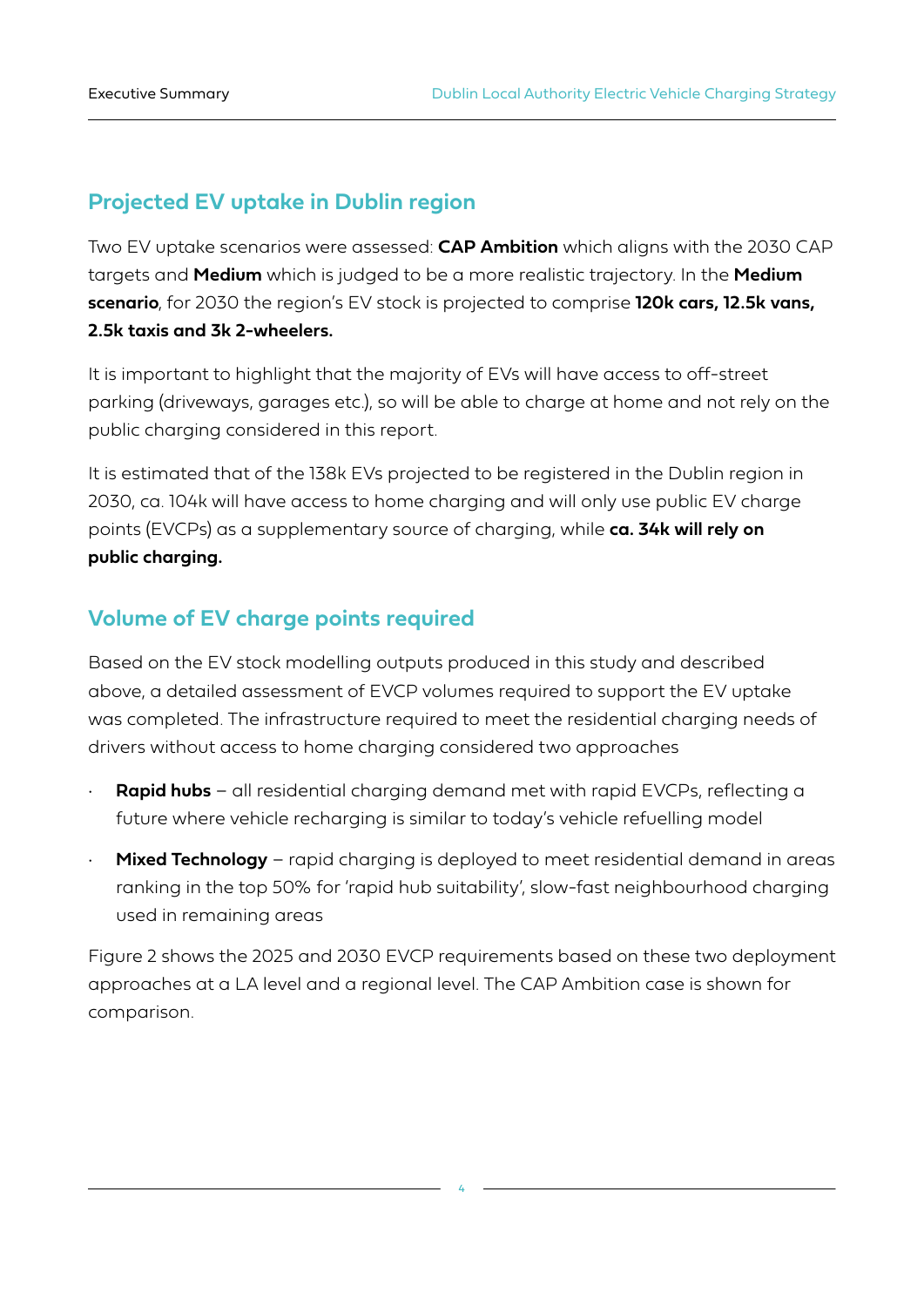|                                                                 |                                                         |                    | 2025 EVCP requirement   |                         |                    | 2030 EVCP requirement |                    |  |
|-----------------------------------------------------------------|---------------------------------------------------------|--------------------|-------------------------|-------------------------|--------------------|-----------------------|--------------------|--|
| Neighbourhood charge points<br><b>Rapid hub charging points</b> |                                                         | <b>Residential</b> | En-route                | m<br><b>Destination</b> | <b>Residential</b> | En-route              | <b>Destination</b> |  |
|                                                                 |                                                         |                    |                         |                         |                    |                       |                    |  |
|                                                                 | Dublin City                                             | 65                 | 19                      | 280                     | 247                | 55                    | 1,065              |  |
| Rapid hubs                                                      | South Dublin                                            | 23                 | 13                      | 149                     | 85                 | 38                    | 560                |  |
|                                                                 | Fingal                                                  | 23                 | 14                      | 157                     | 86                 | 41                    | 589                |  |
|                                                                 | <b>DLR</b>                                              | 23                 | $\overline{\mathbf{1}}$ | 135                     | 85                 | 33                    | 509                |  |
|                                                                 | <b>Total in Medium scenario</b>                         | 133                | 57                      | 722                     | 504                | 166                   | 2,723              |  |
|                                                                 | <b>Total in CAP Ambition</b><br>scenario for comparison | 206                | 92                      | 1,126                   | 802                | 265                   | 4,363              |  |
|                                                                 | Dublin City                                             | $329 + 47$         | 19                      | 243                     | $1,280 + 176$      | 55                    | 918                |  |
| Mixed technology                                                | South Dublin                                            | $176 + 12$         | 13                      | 129                     | $685 + 47$         | 38                    | 481                |  |
|                                                                 | Fingal                                                  | $169 + 13$         | 14                      | 110                     | $658 + 49$         | 41                    | 514                |  |
|                                                                 | <b>DLR</b>                                              | $219 + 10$         | 11                      | 110                     | $850 + 38$         | 33                    | 411                |  |
|                                                                 | <b>Total in Medium scenario</b>                         | $893 + 82$         | 57                      | 592                     | $3,474 + 310$      | 166                   | 2,324              |  |
|                                                                 | <b>Total in CAP Ambition</b><br>scenario for comparison | $1.402 + 127$      | 92                      | 1,001                   | $5,545+$<br>494    | 265                   | 3,724              |  |

#### **Figure 2: Summary of EVCP requirement in each LA across different deployment approaches**

In the **Mixed Technology approach**, by 2030 3,474 slow-fast neighbourhood EVCPs and 310 rapid EVCPs would be required to meet residential charging demand associated with EVs that lack off-street parking. This would equate to ca. 50 x 6-charger rapid hubs for example. Residential deployment is where the LAs are likely to play a more significant role.

The Dublin region is also shown to need 166 en-route and 2,324 destination EVCPs respectively, which will likely be realised through a more significant share of private sector led deployment (forecourts, supermarkets, multi-storey car parks etc.).

The **Rapid hubs approach** offers a more efficient way of meeting demand and requires less infrastructure to be installed – 504 residential EVCPs needed by 2030 vs almost 4,000 (3,784) in the Mixed Technology approach. However, there are siting challenges that must be considered for rapid hub deployment.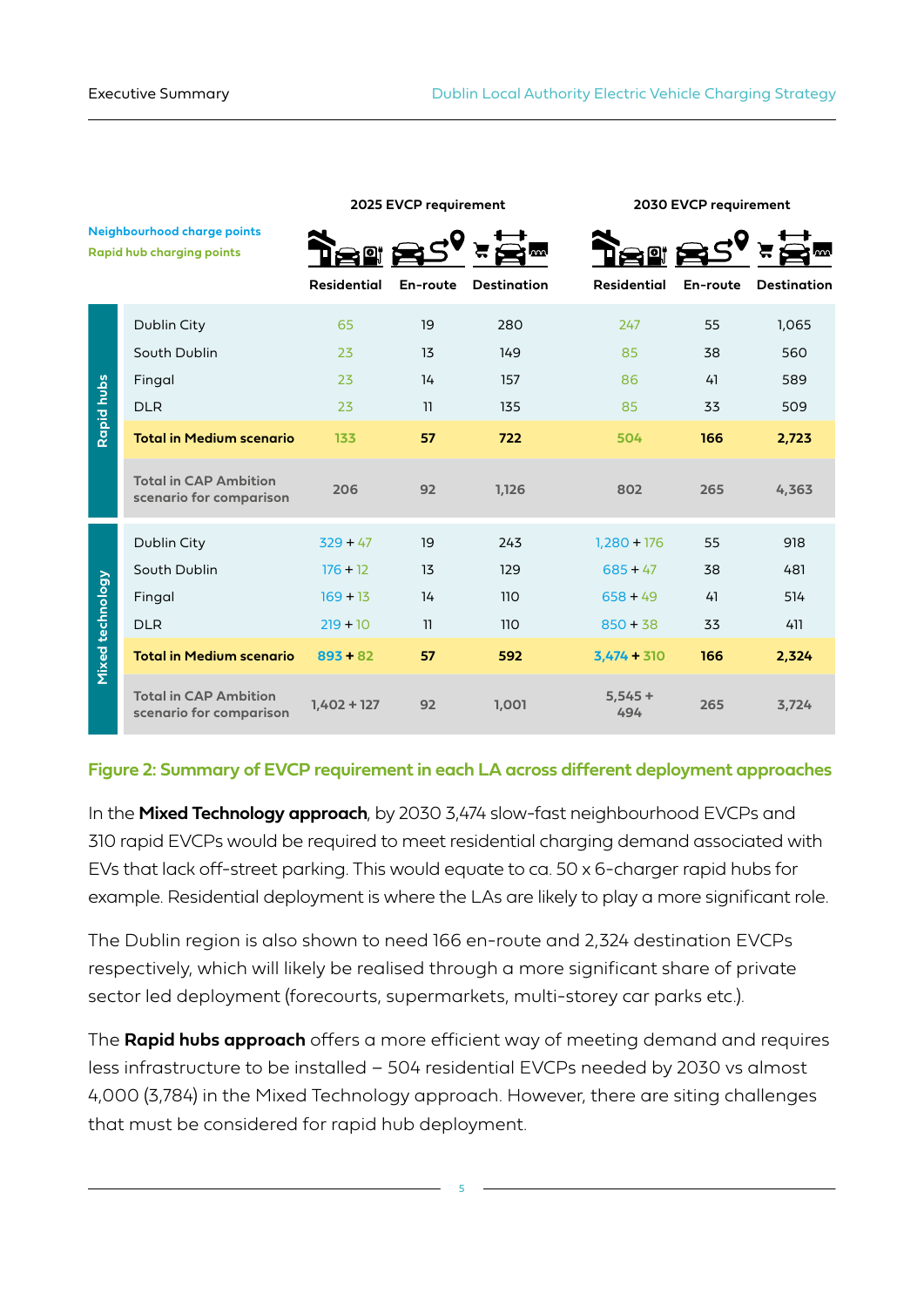## **Local Authority role in charging infrastructure deployment**

There are several ways in which the four Dublin LAs could facilitate EV charging deployment. *It is not envisaged that the LAs would be responsible for any significant installation, operation or maintenance of EVCPs.* The roles the Councils could play vary in terms of risk, public funding requirement, resource requirement, complexity, responsibiliy, and Council control over aspects such as pricing and siting.

The figure below compares example business models for fast & rapid charging that could be explored by the LAs. It may be that a mix of business models is necessary, depending on the type of technology, location, and state of the market. *Note: it is expected that "Council" costs would be covered by public funding.* 

Based on experience in other cities, the concession model is effective in achieving city or region wide deployment requiring large volumes, and offers flexibility in terms of the contractual arrangements around ownership, revenue shares etc. Combining this with a "Dublin region EV charging procurement framework" could be an attractive way of delivering some of the region's network.

|                                                        | <b>CAPEX</b>                                             |                |               | <b>OPEX</b>        |             |             |                                    |                    |  |
|--------------------------------------------------------|----------------------------------------------------------|----------------|---------------|--------------------|-------------|-------------|------------------------------------|--------------------|--|
| Example rapid<br>charging<br><b>business</b><br>models | Hardware                                                 | <b>Install</b> | Ground & Grid | <b>Back office</b> | Electricity | Maintenance | approach<br>revenue<br>Council     | Contract<br>length |  |
| <b>Private sector</b><br>match funding                 | Typically split Council (or Gov)<br>75% and supplier 25% |                |               | Supplier           | Supplier    | Supplier    | Varies                             | Varies             |  |
| <b>Concession A</b>                                    | Council                                                  | Supplier       | Supplier      | Supplier           | Supplier    | Supplier    | Share to Council                   |                    |  |
| <b>Concession B</b>                                    | Supplier                                                 | Council        | Council       | Supplier           | Supplier    | Supplier    | Share to Council<br>+ min. payment | $5 - 10$<br>years  |  |
| <b>Concession C</b>                                    | Supplier                                                 | Supplier       | Council       | Supplier           | Supplier    | Supplier    | Share to Council                   |                    |  |
| Lease model                                            | Supplier                                                 | Supplier       | Supplier      | Supplier           | Supplier    | Supplier    | Share to Council                   | $15 - 25$<br>years |  |

#### **Figure 3: Comparison of different fast & rapid charging business models**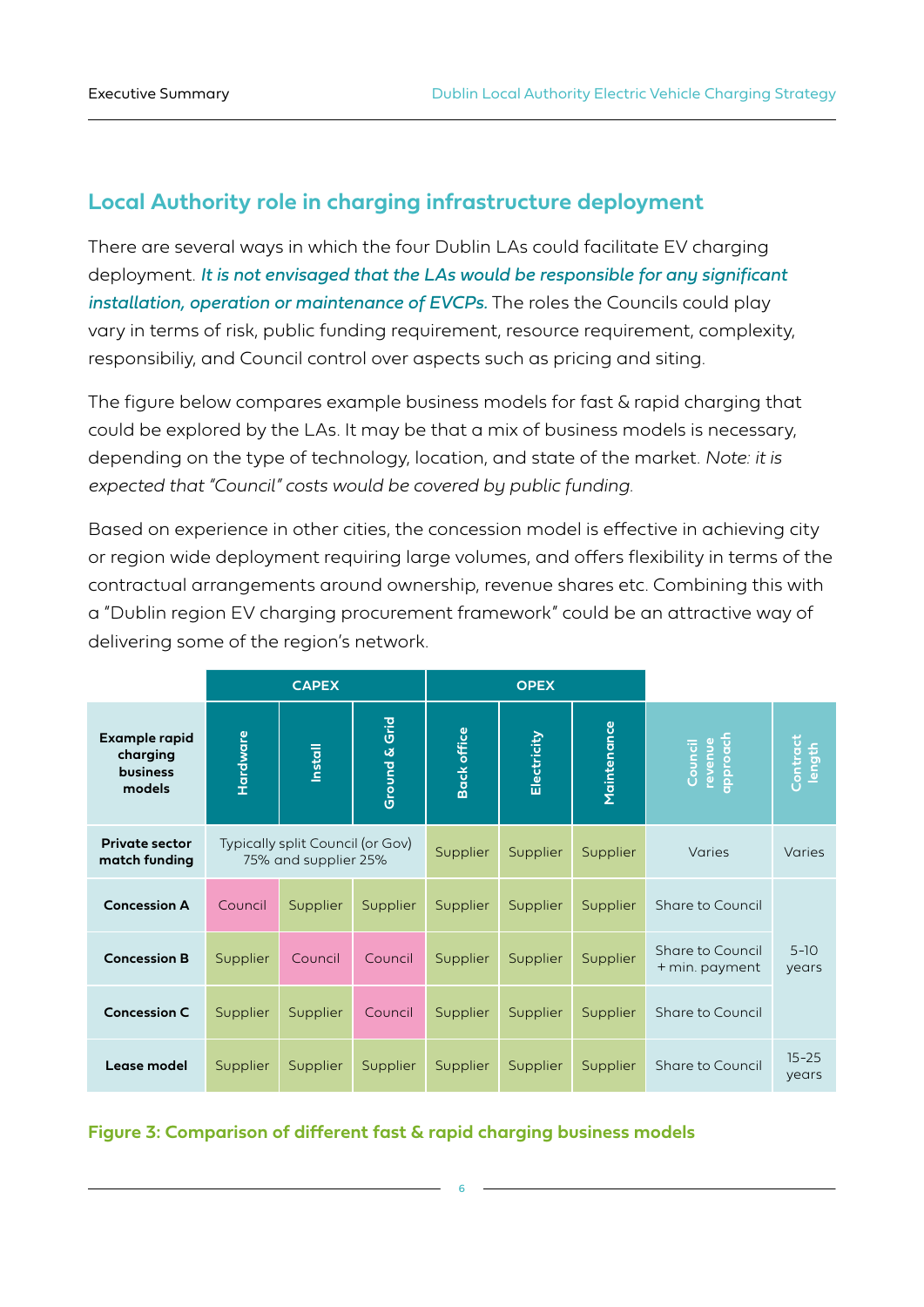## **Investment required for EV charging infrastructure**

The high-level business case associated with deploying **residential charging** across Dublin region was assessed based on an assumed concession agreement (list of assumptions provided in the full report).

This provides an indicative view of the level of investment required out to 2030 and the potential public funding needed. The results are shown below. *Note this assumed Council-led deployment delivers all residential charging, but in reality, a share of this may be realised by the private sector as EV uptake grows and the business case improves.* 

#### **Business case for residential charging in Dublin region. Based on assumed concession arrangement. Values are cumulative out to 2030. Curtailed Medium uptake, Mixed Technology approach.**





#### **Figure 4: Summary of 2021-2030 business case for residential charging in the Dublin region**

The analysis highlights the challenging business case associated with public EVCP infrastructure and explains why deployment typically requires public funding support. This is the result of low EV uptake to date and in turn low utilisation of EVCPs. The business case of rapid charging is more attractive than slow and fast charging, but still tends to need some public funding. There must be a balance between return on investment aims and the need to transition to EVs and achieve net-zero carbon.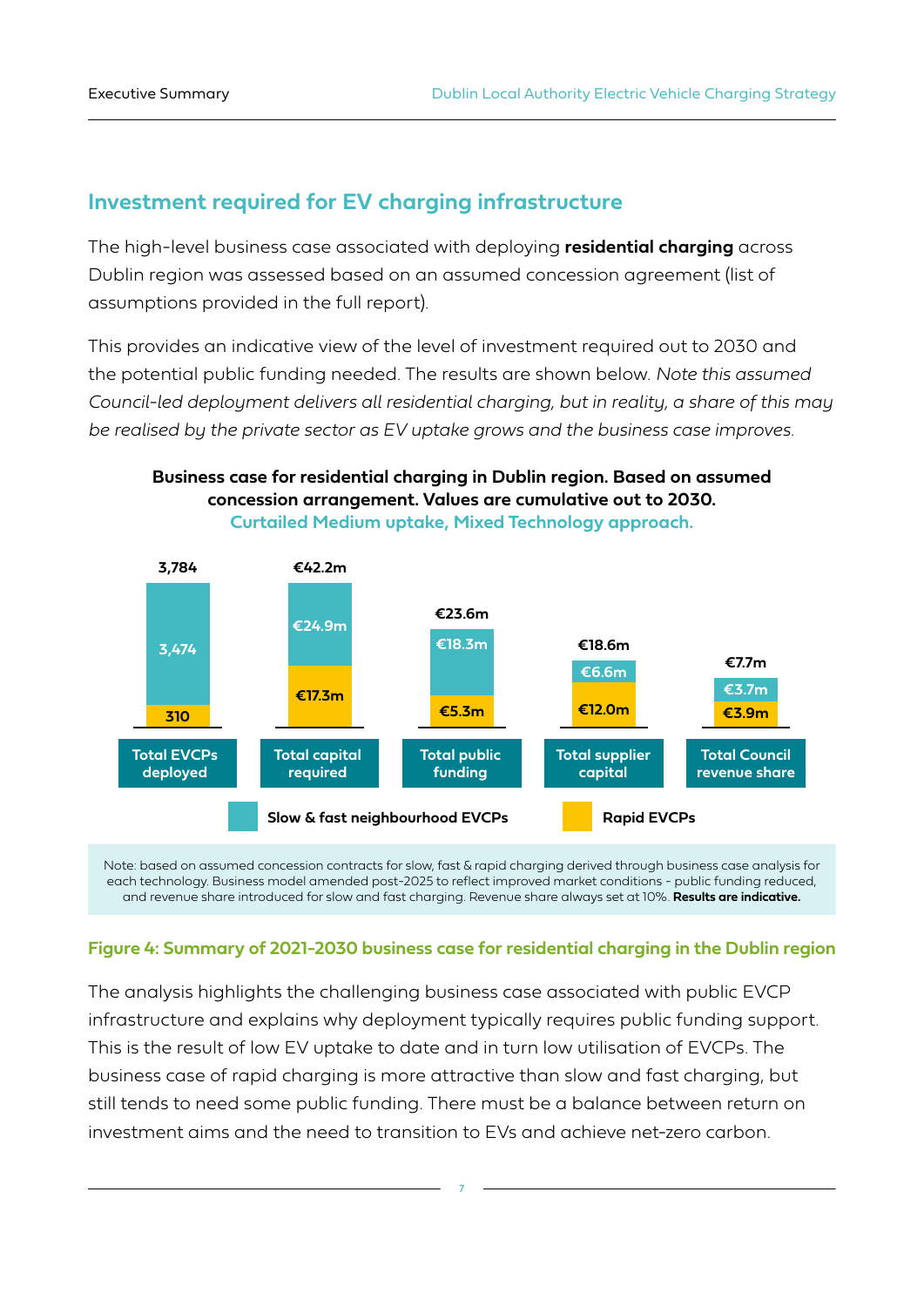## **Geographic deployment strategy & recommended approach**

Comprehensive geospatial analysis was carried out in order to identify priority areas for EVCP deployment throughout the region. This used a range of relevant data sets including off-street parking provision (derived through EE modelling), traffic flow, public amenities, taxi ranks, and car clubs. The recommended deployment approach is shown in Figure 5.

The deployment approach presented is based on the following key principles:

- **Rapid (hub) charging is the preferred model** and should always be the first-choice solution
- **Slow-fast neighbourhood EVCPs should only be used as a second-choice option** where there is a definite need, but rapid charging is not possible. This is partly due to their potential for inhibiting modal shift by making residents less likely to move away from private cars. This is in line with public realm and long stay parking policies.
- **Charging infrastructure siting should be demand-led** and where possible aim to aggregate demand across user groups, with a particular focus on vehicle types that align with longer term modal shift ambitions such as e-taxis and car clubs
- **EVCP deployment should leverage a range of location types** in order to develop a comprehensive charging network in a timely manner, including private car parks, en-route forecourts, and "low hanging fruit" opportunities such as Council-owned car parks
- **Charging infrastructure should align with wider mobility schemes in the region** (e.g. BusConnects and associated Park & Ride plans) such that it supports rather than hinders modal shift and the decaronisation of Dublin region's transport system

The Department of Transport's Electric Vehicle Charging Infrastructure Strategy 2022- 2025 considers neighbourhood EVCPs to be the main solution for those without access to private home charging. Due to the nature of the Dublin region (considerable space constraint in places) and Dublin's aim to encourage a shift away from private car use in the city centre, the Dublin LA strategy considers a different priority. Namely, rapid (hub) charging will be prioritised over slow-fast neighbourhood chargers.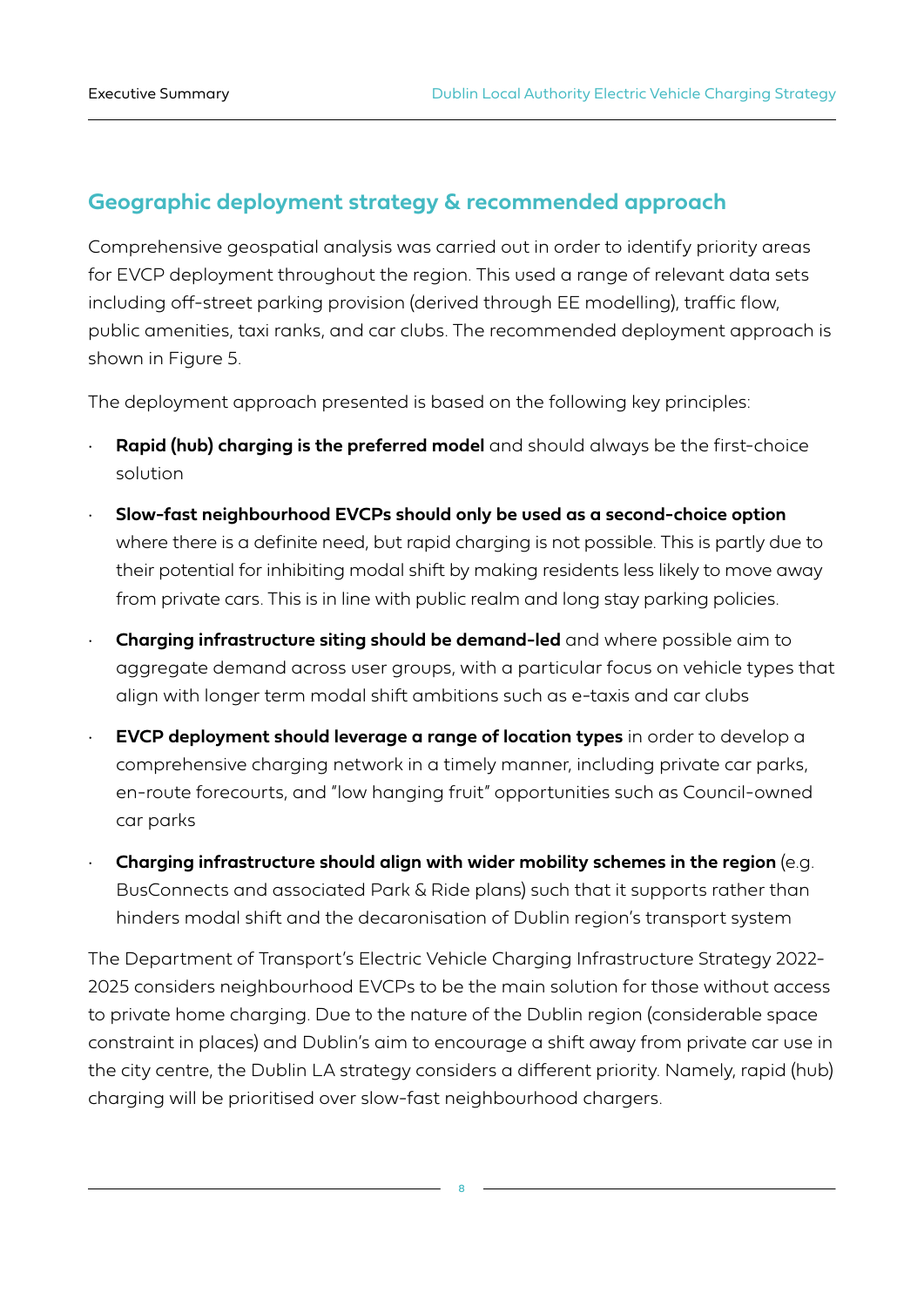### **Overarching recommended deployment approach for Dublin region to 2030**

Showing the areas recommended for priority / targeted deployment and indicating what types of charging are most suited to different parts of the region. Areas with overlapping layers likely to present more promising deployment opportunities.



| <b>Definition</b>                                                                                                                   | <b>Key user groups</b>               |  |  |  |
|-------------------------------------------------------------------------------------------------------------------------------------|--------------------------------------|--|--|--|
| <b>Rapid hub charging</b>                                                                                                           | Residents without                    |  |  |  |
| for multiple user                                                                                                                   | private parking,                     |  |  |  |
| groups within Canal                                                                                                                 | taxis, car clubs,                    |  |  |  |
| Cordon                                                                                                                              | commuters                            |  |  |  |
| <b>High public</b>                                                                                                                  | Residents without                    |  |  |  |
| charging reliance -                                                                                                                 | private parking,                     |  |  |  |
| rapid hub charging                                                                                                                  | taxis, car clubs,                    |  |  |  |
| recommended                                                                                                                         | commuters                            |  |  |  |
| High absolute public                                                                                                                | Residents without                    |  |  |  |
| charging demand                                                                                                                     | private parking                      |  |  |  |
| <b>Priority areas</b>                                                                                                               | Residents without                    |  |  |  |
| for rapid en-                                                                                                                       | private parking,                     |  |  |  |
| route charging                                                                                                                      | taxis, car clubs,                    |  |  |  |
| assessment                                                                                                                          | commuters                            |  |  |  |
| <b>Rapid hub</b>                                                                                                                    | Residents without                    |  |  |  |
| deployment                                                                                                                          | private parking,                     |  |  |  |
| potential to be                                                                                                                     | taxis, car clubs,                    |  |  |  |
| investigated                                                                                                                        | commuters                            |  |  |  |
| Destination<br>charging<br>opportunities                                                                                            | Residents without<br>private parking |  |  |  |
| Medium public                                                                                                                       | Residents without                    |  |  |  |
| charging reliance                                                                                                                   | private parking                      |  |  |  |
| <b>Rapid en-route</b><br>charging along<br>major roads and<br>arterial routes                                                       | Taxis, car clubs,<br>commuters       |  |  |  |
| <b>Potential rapid</b><br>en-route charging<br>forecourts site<br>opportunities                                                     | Taxis, car clubs,<br>commuters       |  |  |  |
| Not a priority deployment area - analysis<br>shows high share of residents have access<br>to off-street parking hence would be able |                                      |  |  |  |

to charge at home

**Figure 5: Overview of the recommended EV charging deployment approach**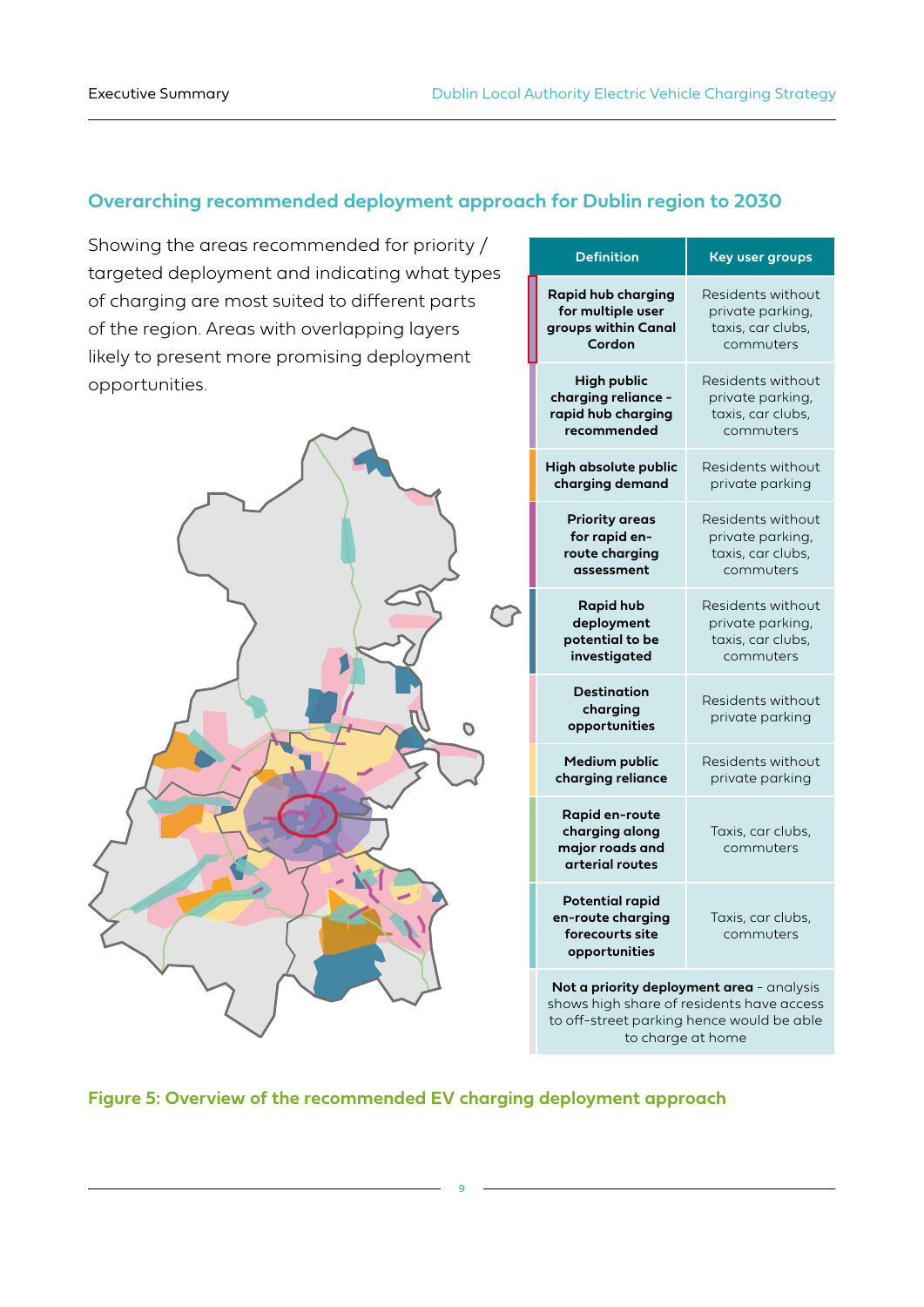## **Strategy delivery & next steps**

A deployment roadmap has been developed and is in Figure 6 at the end of the Executive Summary. This details key recommended activities that will enable the delivery of EV infrastructure in the Dublin region. Engagement has taken place with a total of 25 stakeholders over a number of key sectors including: charge point operators, landowners, car OEMs, fleet operators, public funding bodies and other governmental organisations. This engagement has allowed refinement in the strategy delivery covering both procurement approach and technology choice.

The strategy accounts for potential risks that may impact EV charging between now and 2030. Some of the most significant are listed below, along with how this is mitigated within the strategy proposed.

- **Limited public sites for rapid charging** strategy highlights fuel station forecourts that could make attractive hub sites as well as private cars parks that could be leveraged
- **Lower than expected public funding support** focus is on demand-led deployment of rapid EVCPs (where possible), ensuring the best value for money possible
- **COVID-19 impacts such as constrained car market and reduced commuting** strategy keeps vehicle stock constant for 2 years to consider reduced turnover. Priority areas chosen based on multiple user groups, limiting the impact of a reduction of commuter charging

Table 1 outlines some of the key short-term next step recommendations included in the strategy split into 5 key themes: procurement & Council role, site identification and deployment, integration with national & local strategy, communications and actions to aid private sector deployment. A full list of recommendations is found in the full report.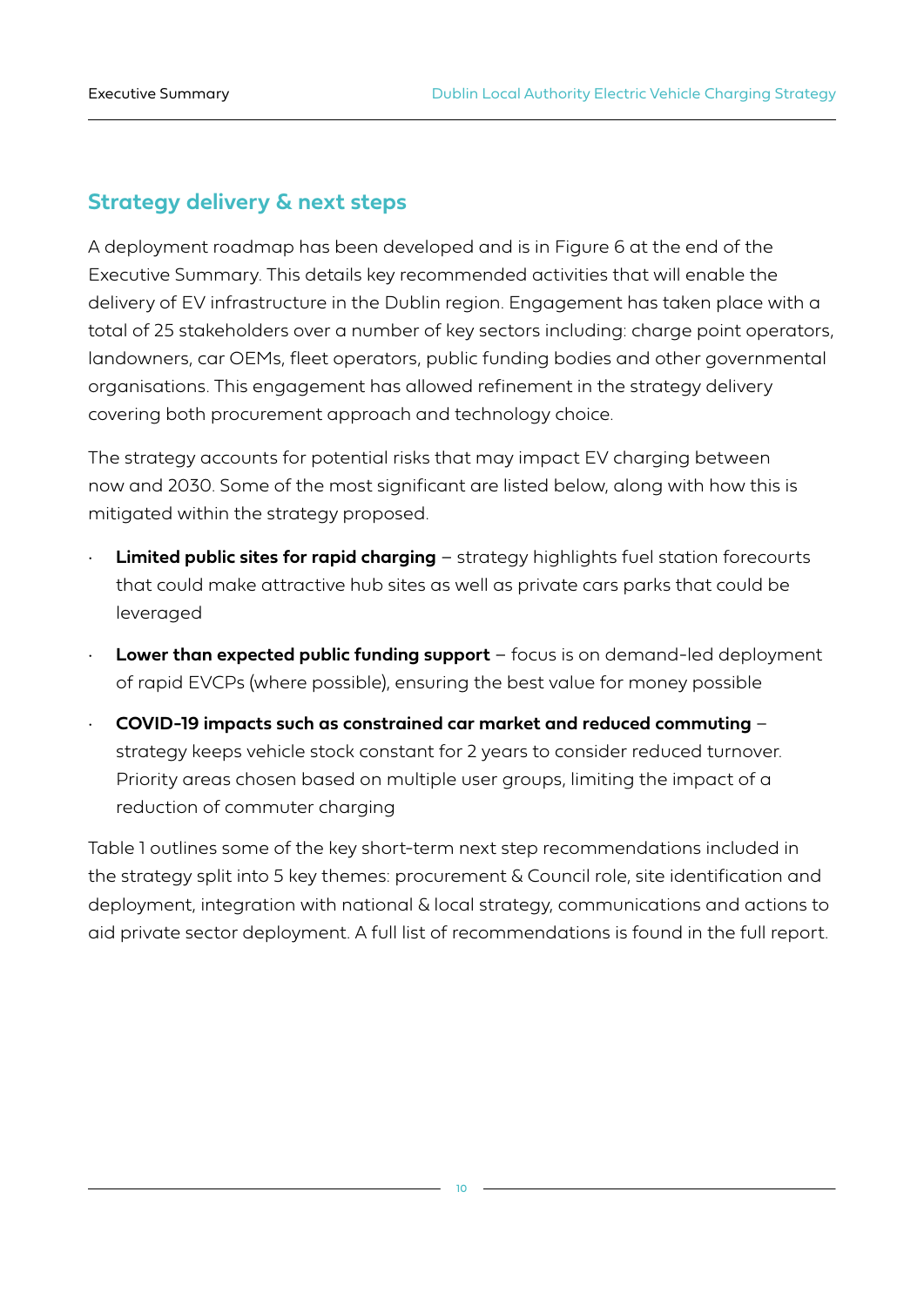## **Table 1: Selection of key next step recommendations (see longer list in the report)**

| Category                                        | <b>Next step recommendation</b>                                                                                                                                                                                                                                                                                                                                     |
|-------------------------------------------------|---------------------------------------------------------------------------------------------------------------------------------------------------------------------------------------------------------------------------------------------------------------------------------------------------------------------------------------------------------------------|
|                                                 | The 4 LAs should agree on the role they wish to play in the deployment of infrastructure.<br>Key part of this will be agreeing on preferred business models. It is recommended that<br>LAs, where they consider it to be necessary and appropriate, consider offering LA sites<br>and/or grant funding to charge point operators to support residential deployment. |
| <b>Procurement &amp;</b><br><b>Council role</b> | Allocate resource to set up a procurement framework for charging infrastructure that all<br>4 LAs can use. It is estimated that at least IFTE will be required alongside support from<br>each of the LAs.                                                                                                                                                           |
|                                                 | Decide the chosen technology split for each LA, and if the framework should be<br>separated into a rapid hub charging and slow-fast neighbourhood charging framework.                                                                                                                                                                                               |
|                                                 | Each LA need to decide if they have LA owned sites that they are willing to offer and<br>develop a short list                                                                                                                                                                                                                                                       |
| <b>Site</b>                                     | Councils should use the first 6 months to start assessing low hanging fruit deployment<br>opportunities in high priority areas.                                                                                                                                                                                                                                     |
| identification<br>and deployment                | Engage with ESB Networks as early as possible regarding grid constraint issues and<br>opportunities throughout the Dublin region, and establish effective communication<br>channels to be used throughout the deployment.                                                                                                                                           |
|                                                 | The Councils should develop a system for collecting, tracking, and mapping resident EVCP<br>requests.                                                                                                                                                                                                                                                               |
| <b>Integration with</b>                         | The LAs should assess if planned EVCP deployment can make use of DoT funding<br>schemes; ongoing consultations and dialogue with Department will be needed to secure<br>appropriate funding                                                                                                                                                                         |
| national & local<br>strategy                    | Engage with Council representatives for all relevant mobility and development schemes<br>in early-stage planning work, as well as colleagues in relevant departments (Planning,<br>Roads, Housing etc.)                                                                                                                                                             |
| <b>Communications</b>                           | Continued communications need to take place between key stakeholders for example<br>with fleets in order to anticipate demand                                                                                                                                                                                                                                       |
|                                                 | Develop a FAQ page for residents and site owners/suppliers                                                                                                                                                                                                                                                                                                          |
| <b>Aid private</b><br>sector                    | Due to the long timeframes involved in LA procurement approach, in the short term, LAs<br>must aid private sector deployment through removing national and local deployment<br>barriers due to LA regulations and processes                                                                                                                                         |
| deployment                                      | The Dublin LAs should use their position to lobby for changes in EV policy and incentives<br>and national level regulations to ensure an accessible and equitable charging landscape                                                                                                                                                                                |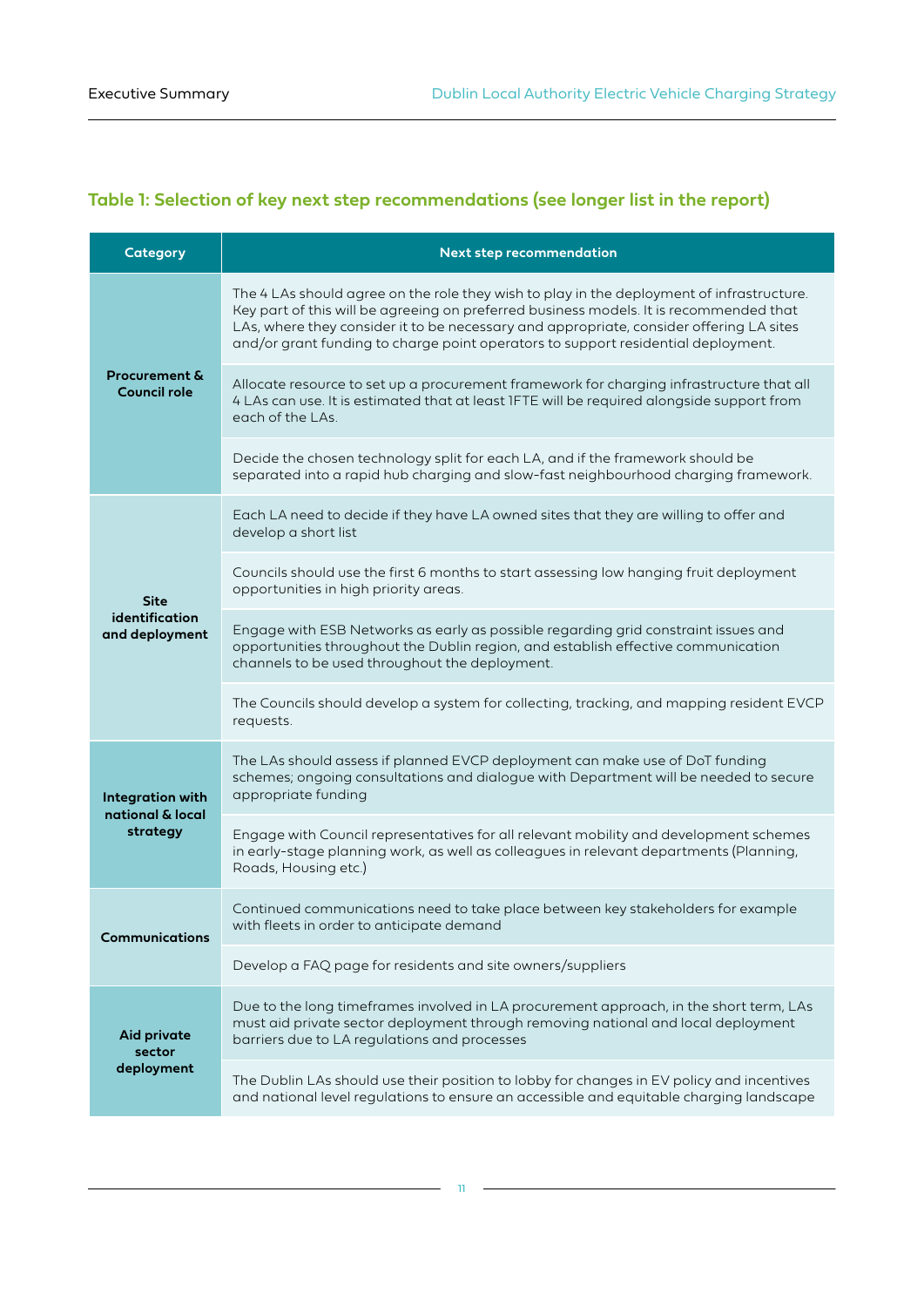

**Figure 6: Summary of proposed charging network deployment and delivery roadmap. DoT= Department of Transport, EVCP = Electric Vehicle Charging Point and ZEVI= Zero Emission Vehicles Ireland**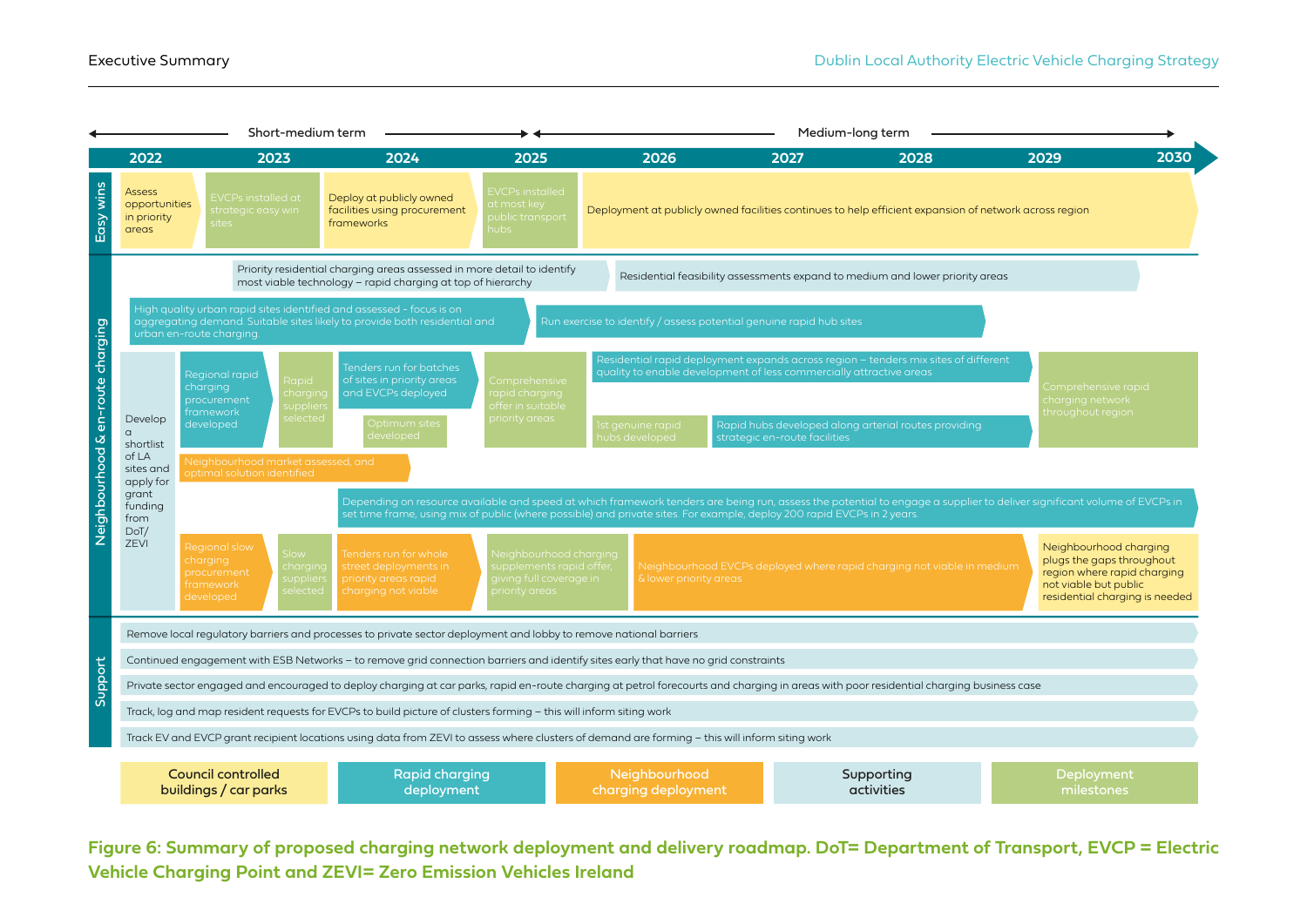## **About this strategy**

This short report is the executive summary of the strategy report – the full report is available online, on the website of the Dublin Local Authorities.

The work was funded by the four Local Authorities (Fingal County Council, Dublin City Council, South Dublin County Council and Dun Laoghaire Rathdown County Council), Smart Dublin and Dublin Climate Action Regional Office. These parties made up the Steering Committee and appointed Element Energy to deliver the work. The modelling work started in 2020, and a large consultation exercise was undertaken in 2021.

## **Authors and Reviewers**

Celine Cluzel, Partner, Element Energy Charles Eardley, Senior Consultant, Element Energy David Garrick, Senior Consultant, Element Energy Abigail Willis, Consultant, Element Energy

For comments or queries please contact:

celine.cluzel@element-energy.co.uk

Phone number: +44 (0)203 206 5967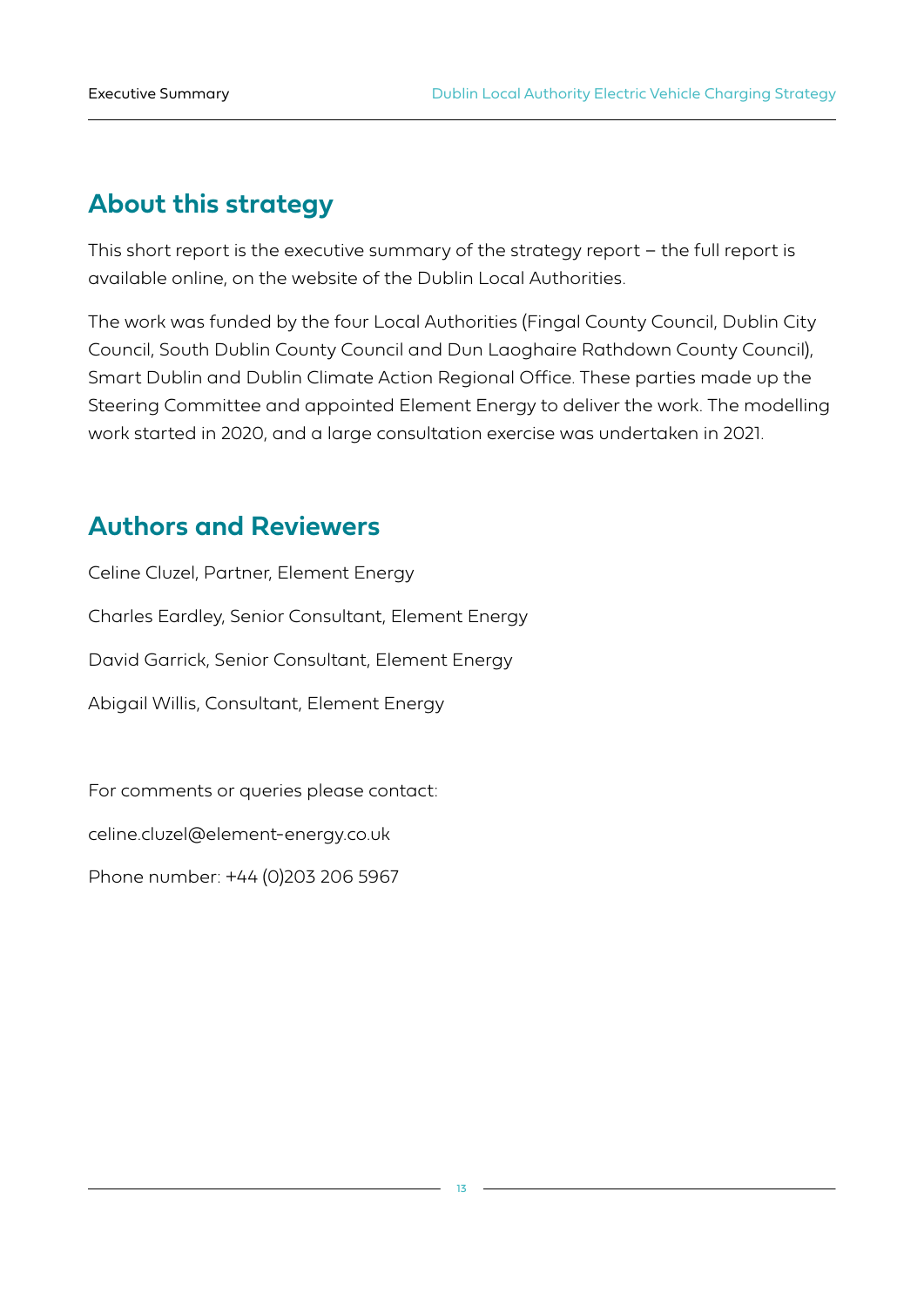## **Acknowledgments**

The authors would like to thank the Local Authorities, Smart Dublin and Dublin Climate Action Regional Office (CARO) representatives on the Steering Group for their input throughout the strategy development and for the provision of data. In addition, the authors thank the Central Statistics Office (CSO) for providing national and regional data. The authors are also grateful to the representatives from other cities who were interviewed as part of this project (Dundee, Oslo, Birmingham). Finally, the authors are very thankful for the time & input many stakeholders gave as part of the development and/or consultation phase, which includes: ESB e-cars, EasyGo, Ubitricity, Ionity, ESB Networks, the Department of Transport, SEAI, Office for Zero Emission Vehicles (UK), the Department of Housing, Local Government and Heritage, the Department of Energy and Climate Change, the National Transport Authority, Transport Infrastructure Ireland, Nissan, Volkswagen, Renault, Hyundai, GoCar, CoMo, Enterprise, Free Now, Uber, Maxol, Circle K, APEA, ParkRite, ACPOA and the Electric Vehicle Owners Association.